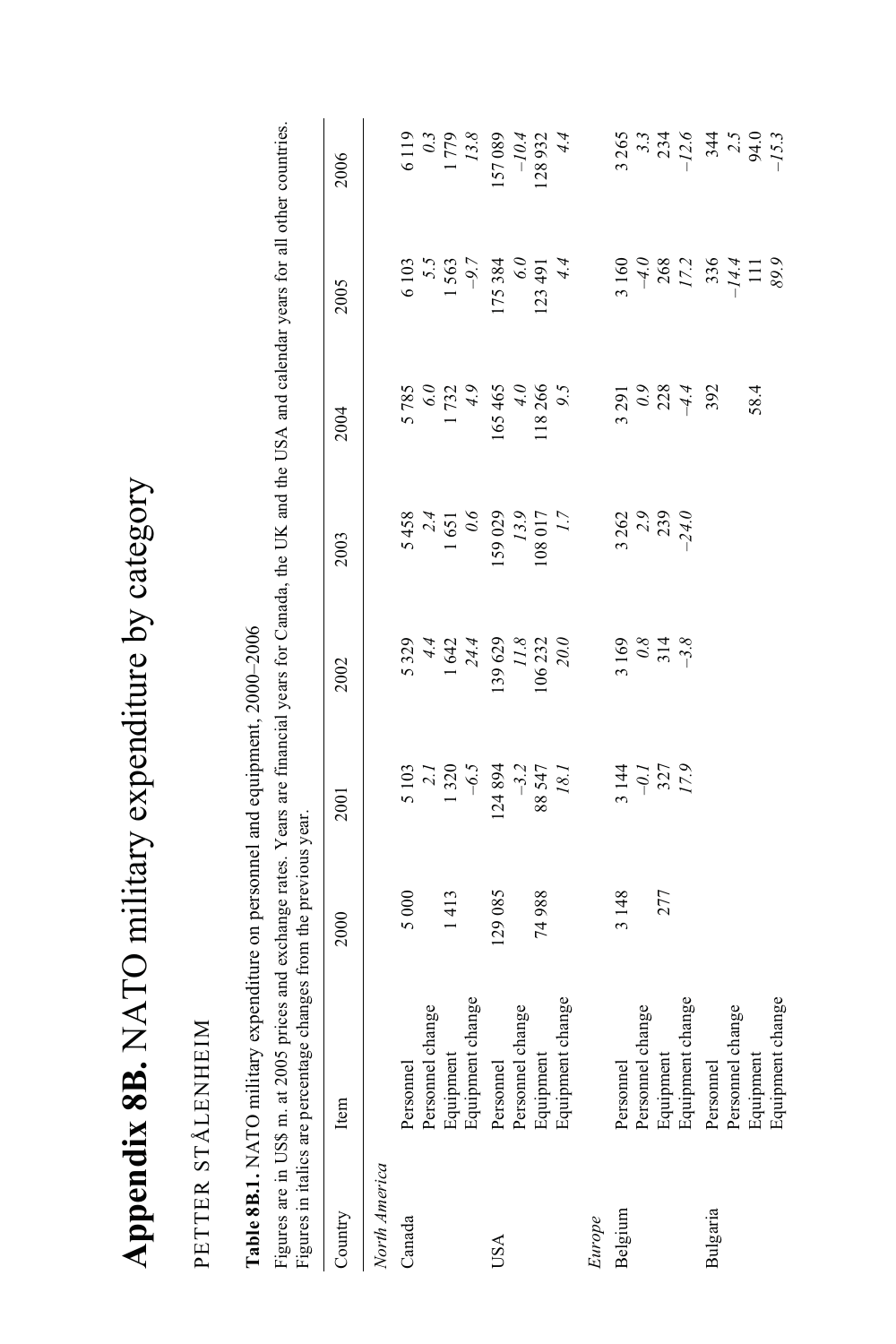| Czech Republic | Personnel                                                                                                                                                                                                                                                |                                                          |                                                                  |                                                                                                                                                                                                                                                                                                                    |                                                                                                                                                                                                                                                                                                                                | $\begin{array}{r} 1108 \\ 1208 \\ -323 \\ 1905 \\ -905 \\ -1905 \\ -905 \\ -1905 \\ -1905 \\ -1905 \\ -1905 \\ -1905 \\ -1905 \\ -1905 \\ -1905 \\ -1905 \\ -1905 \\ -1905 \\ -1905 \\ -1905 \\ -1905 \\ -1905 \\ -1905 \\ -1905 \\ -1905 \\ -1905 \\ -1905 \\ -1905 \\ -1905 \\ -1905 \\ -1905 \\ -1905 \\ -1905 \\ -1905 \\ -1905 \\ -1905 \\$ | $\frac{1}{1}$ $\frac{1}{2}$ $\frac{1}{2}$ $\frac{1}{3}$ $\frac{1}{3}$ $\frac{1}{3}$ $\frac{1}{3}$ $\frac{1}{3}$ $\frac{1}{3}$ $\frac{1}{3}$ $\frac{1}{3}$ $\frac{1}{3}$ $\frac{1}{3}$ $\frac{1}{3}$ $\frac{1}{3}$ $\frac{1}{3}$ $\frac{1}{3}$ $\frac{1}{3}$ $\frac{1}{3}$ $\frac{1}{3}$ $\frac{1}{3}$ $\frac{1}{3}$ |
|----------------|----------------------------------------------------------------------------------------------------------------------------------------------------------------------------------------------------------------------------------------------------------|----------------------------------------------------------|------------------------------------------------------------------|--------------------------------------------------------------------------------------------------------------------------------------------------------------------------------------------------------------------------------------------------------------------------------------------------------------------|--------------------------------------------------------------------------------------------------------------------------------------------------------------------------------------------------------------------------------------------------------------------------------------------------------------------------------|--------------------------------------------------------------------------------------------------------------------------------------------------------------------------------------------------------------------------------------------------------------------------------------------------------------------------------------------------|---------------------------------------------------------------------------------------------------------------------------------------------------------------------------------------------------------------------------------------------------------------------------------------------------------------------|
|                |                                                                                                                                                                                                                                                          |                                                          |                                                                  |                                                                                                                                                                                                                                                                                                                    |                                                                                                                                                                                                                                                                                                                                |                                                                                                                                                                                                                                                                                                                                                  |                                                                                                                                                                                                                                                                                                                     |
|                |                                                                                                                                                                                                                                                          |                                                          |                                                                  |                                                                                                                                                                                                                                                                                                                    |                                                                                                                                                                                                                                                                                                                                |                                                                                                                                                                                                                                                                                                                                                  |                                                                                                                                                                                                                                                                                                                     |
|                | Personnel change<br>Equipment<br>Equipment<br>dange<br>Personnel change<br>Personnel change<br>Personnel change<br>Personnel change<br>Personnel change<br>Personnel change<br>Personnel change<br>Personnel change<br>Personnel change<br>Personnel cha | 884<br>464<br>1939                                       | 928<br>4.9<br>4.9<br>4.1.6<br>$+1.7$<br>$+3.3$<br>53.3<br>$20.6$ | 965<br>4.0<br>4.0<br>502<br>503<br>505<br>5005<br>70.6                                                                                                                                                                                                                                                             | $\begin{array}{r} 958 \\ -0.7 \\ 450 \\ 21.6 \\ 1864 \\ -3.9 \\ 583 \\ 73.9 \\ \end{array}$                                                                                                                                                                                                                                    |                                                                                                                                                                                                                                                                                                                                                  |                                                                                                                                                                                                                                                                                                                     |
| Denmark        |                                                                                                                                                                                                                                                          |                                                          |                                                                  |                                                                                                                                                                                                                                                                                                                    |                                                                                                                                                                                                                                                                                                                                |                                                                                                                                                                                                                                                                                                                                                  |                                                                                                                                                                                                                                                                                                                     |
|                |                                                                                                                                                                                                                                                          |                                                          |                                                                  |                                                                                                                                                                                                                                                                                                                    |                                                                                                                                                                                                                                                                                                                                |                                                                                                                                                                                                                                                                                                                                                  |                                                                                                                                                                                                                                                                                                                     |
|                |                                                                                                                                                                                                                                                          |                                                          |                                                                  |                                                                                                                                                                                                                                                                                                                    |                                                                                                                                                                                                                                                                                                                                |                                                                                                                                                                                                                                                                                                                                                  |                                                                                                                                                                                                                                                                                                                     |
|                |                                                                                                                                                                                                                                                          |                                                          |                                                                  |                                                                                                                                                                                                                                                                                                                    |                                                                                                                                                                                                                                                                                                                                |                                                                                                                                                                                                                                                                                                                                                  |                                                                                                                                                                                                                                                                                                                     |
| Estonia        |                                                                                                                                                                                                                                                          |                                                          |                                                                  |                                                                                                                                                                                                                                                                                                                    |                                                                                                                                                                                                                                                                                                                                |                                                                                                                                                                                                                                                                                                                                                  |                                                                                                                                                                                                                                                                                                                     |
|                |                                                                                                                                                                                                                                                          |                                                          |                                                                  |                                                                                                                                                                                                                                                                                                                    |                                                                                                                                                                                                                                                                                                                                |                                                                                                                                                                                                                                                                                                                                                  |                                                                                                                                                                                                                                                                                                                     |
|                |                                                                                                                                                                                                                                                          |                                                          |                                                                  |                                                                                                                                                                                                                                                                                                                    |                                                                                                                                                                                                                                                                                                                                |                                                                                                                                                                                                                                                                                                                                                  |                                                                                                                                                                                                                                                                                                                     |
|                |                                                                                                                                                                                                                                                          |                                                          |                                                                  |                                                                                                                                                                                                                                                                                                                    |                                                                                                                                                                                                                                                                                                                                |                                                                                                                                                                                                                                                                                                                                                  |                                                                                                                                                                                                                                                                                                                     |
| France         |                                                                                                                                                                                                                                                          |                                                          |                                                                  |                                                                                                                                                                                                                                                                                                                    |                                                                                                                                                                                                                                                                                                                                |                                                                                                                                                                                                                                                                                                                                                  |                                                                                                                                                                                                                                                                                                                     |
|                |                                                                                                                                                                                                                                                          |                                                          |                                                                  |                                                                                                                                                                                                                                                                                                                    |                                                                                                                                                                                                                                                                                                                                |                                                                                                                                                                                                                                                                                                                                                  |                                                                                                                                                                                                                                                                                                                     |
|                |                                                                                                                                                                                                                                                          |                                                          |                                                                  |                                                                                                                                                                                                                                                                                                                    |                                                                                                                                                                                                                                                                                                                                |                                                                                                                                                                                                                                                                                                                                                  |                                                                                                                                                                                                                                                                                                                     |
|                |                                                                                                                                                                                                                                                          |                                                          |                                                                  |                                                                                                                                                                                                                                                                                                                    |                                                                                                                                                                                                                                                                                                                                |                                                                                                                                                                                                                                                                                                                                                  |                                                                                                                                                                                                                                                                                                                     |
| Germany        |                                                                                                                                                                                                                                                          |                                                          |                                                                  |                                                                                                                                                                                                                                                                                                                    |                                                                                                                                                                                                                                                                                                                                |                                                                                                                                                                                                                                                                                                                                                  |                                                                                                                                                                                                                                                                                                                     |
|                |                                                                                                                                                                                                                                                          |                                                          |                                                                  |                                                                                                                                                                                                                                                                                                                    |                                                                                                                                                                                                                                                                                                                                |                                                                                                                                                                                                                                                                                                                                                  |                                                                                                                                                                                                                                                                                                                     |
|                |                                                                                                                                                                                                                                                          |                                                          |                                                                  |                                                                                                                                                                                                                                                                                                                    |                                                                                                                                                                                                                                                                                                                                |                                                                                                                                                                                                                                                                                                                                                  |                                                                                                                                                                                                                                                                                                                     |
|                |                                                                                                                                                                                                                                                          | 30 434<br>9 503<br>9 503<br>5 502<br>5 736<br>187<br>187 |                                                                  | $\begin{array}{c} 11 & 121 \\ 2.3 & 2.5 \\ 9 & 800 \\ 9 & 60 \\ 9 & 130 \\ 9 & 130 \\ 9 & 131 \\ 9 & 131 \\ 9 & 131 \\ 9 & 131 \\ 9 & 131 \\ 9 & 131 \\ 9 & 131 \\ 9 & 131 \\ 9 & 131 \\ 9 & 131 \\ 18 & 131 \\ 18 & 131 \\ 18 & 131 \\ 18 & 131 \\ 18 & 131 \\ 18 & 131 \\ 18 & 131 \\ 18 & 131 \\ 18 & 131 \\ 1$ | $\begin{array}{r} 31\ 022 \\ -0.3 \\ 10\ 803 \\ 24\ 069 \\ -0.3 \\ 5\ 506 \\ -0.3 \\ 4\ 21 \\ -0.3 \\ 6\ 36 \\ -0.3 \\ 7\ 4 \\ -0.3 \\ 8\ 4\ 9 \\ -0.4 \\ 7\ 9 \\ -0.4 \\ 7\ 9 \\ -0.4 \\ 7\ 9 \\ -0.4 \\ 7\ 9 \\ -0.4 \\ 7\ 9 \\ -0.4 \\ 7\ 9 \\ -0.4 \\ 7\ 9 \\ -0.4 \\ 7\ 9 \\ -0.4 \\ 7\ 9 \\ -0.4 \\ 7\ 9 \\ -0.4 \\ 7\ $ |                                                                                                                                                                                                                                                                                                                                                  |                                                                                                                                                                                                                                                                                                                     |
| Greece         |                                                                                                                                                                                                                                                          |                                                          |                                                                  |                                                                                                                                                                                                                                                                                                                    |                                                                                                                                                                                                                                                                                                                                |                                                                                                                                                                                                                                                                                                                                                  |                                                                                                                                                                                                                                                                                                                     |
|                |                                                                                                                                                                                                                                                          |                                                          |                                                                  |                                                                                                                                                                                                                                                                                                                    |                                                                                                                                                                                                                                                                                                                                |                                                                                                                                                                                                                                                                                                                                                  |                                                                                                                                                                                                                                                                                                                     |
|                |                                                                                                                                                                                                                                                          |                                                          |                                                                  |                                                                                                                                                                                                                                                                                                                    |                                                                                                                                                                                                                                                                                                                                |                                                                                                                                                                                                                                                                                                                                                  |                                                                                                                                                                                                                                                                                                                     |
|                |                                                                                                                                                                                                                                                          |                                                          |                                                                  |                                                                                                                                                                                                                                                                                                                    |                                                                                                                                                                                                                                                                                                                                |                                                                                                                                                                                                                                                                                                                                                  |                                                                                                                                                                                                                                                                                                                     |
| Hungary        |                                                                                                                                                                                                                                                          |                                                          |                                                                  |                                                                                                                                                                                                                                                                                                                    |                                                                                                                                                                                                                                                                                                                                |                                                                                                                                                                                                                                                                                                                                                  |                                                                                                                                                                                                                                                                                                                     |
|                |                                                                                                                                                                                                                                                          |                                                          |                                                                  |                                                                                                                                                                                                                                                                                                                    |                                                                                                                                                                                                                                                                                                                                |                                                                                                                                                                                                                                                                                                                                                  |                                                                                                                                                                                                                                                                                                                     |
|                |                                                                                                                                                                                                                                                          |                                                          |                                                                  |                                                                                                                                                                                                                                                                                                                    |                                                                                                                                                                                                                                                                                                                                |                                                                                                                                                                                                                                                                                                                                                  |                                                                                                                                                                                                                                                                                                                     |
|                |                                                                                                                                                                                                                                                          |                                                          |                                                                  |                                                                                                                                                                                                                                                                                                                    |                                                                                                                                                                                                                                                                                                                                |                                                                                                                                                                                                                                                                                                                                                  |                                                                                                                                                                                                                                                                                                                     |

## MILITARY EXPENDITURE 329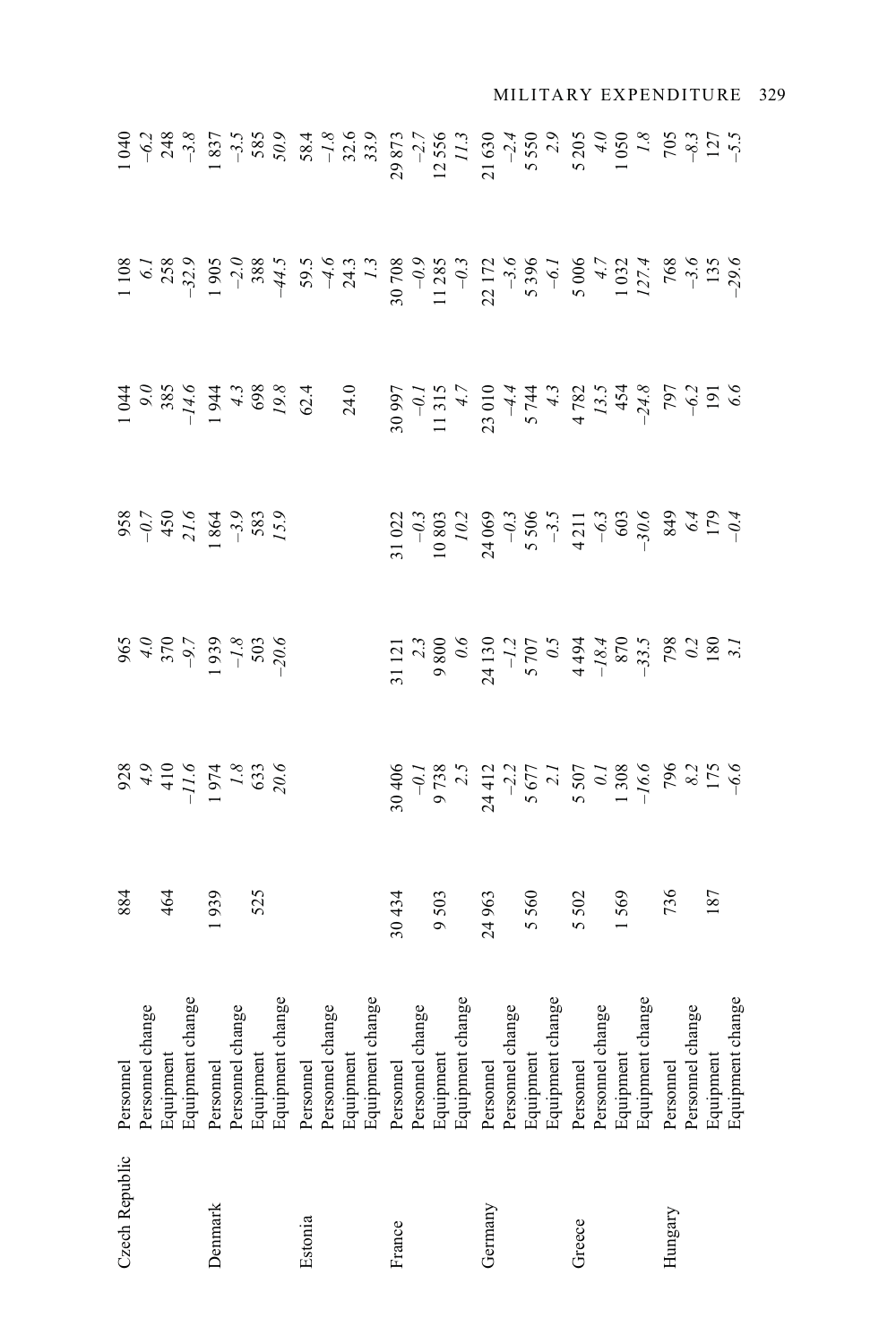| Country     | Item                          | 2000  | 2001                                                                                                                     | 2002                             | 2003                                                                                                                                                                                                                                                                                                                                              | 2004                                                                                                                | 2005  | 2006                                                                                                                                                                                                                                                                              |
|-------------|-------------------------------|-------|--------------------------------------------------------------------------------------------------------------------------|----------------------------------|---------------------------------------------------------------------------------------------------------------------------------------------------------------------------------------------------------------------------------------------------------------------------------------------------------------------------------------------------|---------------------------------------------------------------------------------------------------------------------|-------|-----------------------------------------------------------------------------------------------------------------------------------------------------------------------------------------------------------------------------------------------------------------------------------|
| Italy       | Personnel                     | 24338 | $24266$<br>-0.3<br>3 460<br>3 460                                                                                        | 25 504<br>5.1<br>4 268<br>4 23.4 | $25254$<br>-1.0<br>4490<br>4490                                                                                                                                                                                                                                                                                                                   | 26 254<br>3.9<br>4 076<br>78.5                                                                                      | 25853 | 25429                                                                                                                                                                                                                                                                             |
|             | Personnel change              | 4890  |                                                                                                                          |                                  |                                                                                                                                                                                                                                                                                                                                                   |                                                                                                                     |       |                                                                                                                                                                                                                                                                                   |
|             | Equipment<br>Equipment change |       |                                                                                                                          |                                  |                                                                                                                                                                                                                                                                                                                                                   |                                                                                                                     |       | $\begin{array}{ccccccccc}\n5.959 & 0.25 & 0.25 & 0.25 & 0.25 & 0.25 & 0.25 & 0.25 & 0.25 & 0.25 & 0.25 & 0.25 & 0.25 & 0.25 & 0.25 & 0.25 & 0.25 & 0.25 & 0.25 & 0.25 & 0.25 & 0.25 & 0.25 & 0.25 & 0.25 & 0.25 & 0.25 & 0.25 & 0.25 & 0.25 & 0.25 & 0.25 & 0.25 & 0.25 & 0.25 &$ |
| Latvia      | Personnel                     |       |                                                                                                                          |                                  |                                                                                                                                                                                                                                                                                                                                                   |                                                                                                                     |       |                                                                                                                                                                                                                                                                                   |
|             | Personnel change              |       |                                                                                                                          |                                  |                                                                                                                                                                                                                                                                                                                                                   |                                                                                                                     |       |                                                                                                                                                                                                                                                                                   |
|             | Equipment                     |       |                                                                                                                          |                                  |                                                                                                                                                                                                                                                                                                                                                   |                                                                                                                     |       |                                                                                                                                                                                                                                                                                   |
|             | Equipment change              |       |                                                                                                                          |                                  |                                                                                                                                                                                                                                                                                                                                                   | $13.3$<br>163                                                                                                       |       |                                                                                                                                                                                                                                                                                   |
| Lithuania   | Personnel                     |       |                                                                                                                          |                                  |                                                                                                                                                                                                                                                                                                                                                   |                                                                                                                     |       |                                                                                                                                                                                                                                                                                   |
|             | Personnel change              |       |                                                                                                                          |                                  |                                                                                                                                                                                                                                                                                                                                                   |                                                                                                                     |       |                                                                                                                                                                                                                                                                                   |
|             |                               |       |                                                                                                                          |                                  |                                                                                                                                                                                                                                                                                                                                                   | 39.2                                                                                                                |       |                                                                                                                                                                                                                                                                                   |
|             | Equipment<br>Equipment change |       |                                                                                                                          |                                  |                                                                                                                                                                                                                                                                                                                                                   |                                                                                                                     |       |                                                                                                                                                                                                                                                                                   |
| Luxembourg  | Personnel                     | 147   |                                                                                                                          |                                  |                                                                                                                                                                                                                                                                                                                                                   |                                                                                                                     |       |                                                                                                                                                                                                                                                                                   |
|             | Personnel change              |       |                                                                                                                          |                                  |                                                                                                                                                                                                                                                                                                                                                   |                                                                                                                     |       |                                                                                                                                                                                                                                                                                   |
|             | Equipment                     | 9.0   |                                                                                                                          |                                  |                                                                                                                                                                                                                                                                                                                                                   |                                                                                                                     |       |                                                                                                                                                                                                                                                                                   |
|             | Equipment change              |       |                                                                                                                          |                                  |                                                                                                                                                                                                                                                                                                                                                   |                                                                                                                     |       |                                                                                                                                                                                                                                                                                   |
| Netherlands | Personnel                     | 4635  | $\begin{array}{c}\n166 \\ 129 \\ 129 \\ 236 \\ 149 \\ 159 \\ 171 \\ 98 \\ 109 \\ 109 \\ 1100 \\ 908 \\ 109\n\end{array}$ |                                  | $\begin{array}{c}\n 180 \\  43.8 \\  16.8 \\  14.7 \\  49.9 \\  49.4 \\  45.7 \\  49.0 \\  45.7 \\  49.7 \\  40.7 \\  45.7 \\  47.7 \\  48.7 \\  49.7 \\  49.7 \\  40.7 \\  47.7 \\  49.7 \\  40.7 \\  47.7 \\  48.7 \\  49.7 \\  49.7 \\  40.7 \\  40.7 \\  40.7 \\  40.7 \\  40.7 \\  40.7 \\  40.7 \\  40.7 \\  40.7 \\  40.7 \\  40.7 \\  40$ | $\begin{array}{c} 187 \\ 3.9 \\ 19.7 \\ 16.8 \\ 47.5 \\ 1561 \\ 162 \\ 2145 \\ 2148 \\ 188 \\ 188 \\ 1 \end{array}$ |       |                                                                                                                                                                                                                                                                                   |
|             | Personnel change              |       |                                                                                                                          |                                  |                                                                                                                                                                                                                                                                                                                                                   |                                                                                                                     |       |                                                                                                                                                                                                                                                                                   |
|             |                               | 1554  |                                                                                                                          |                                  |                                                                                                                                                                                                                                                                                                                                                   |                                                                                                                     |       |                                                                                                                                                                                                                                                                                   |
|             | Equipment<br>Equipment change |       |                                                                                                                          |                                  |                                                                                                                                                                                                                                                                                                                                                   |                                                                                                                     |       |                                                                                                                                                                                                                                                                                   |
| Norway      | Personnel                     | 1777  |                                                                                                                          |                                  |                                                                                                                                                                                                                                                                                                                                                   |                                                                                                                     |       |                                                                                                                                                                                                                                                                                   |
|             | Personnel change              |       |                                                                                                                          |                                  |                                                                                                                                                                                                                                                                                                                                                   |                                                                                                                     |       |                                                                                                                                                                                                                                                                                   |
|             | Equipment                     | 847   |                                                                                                                          |                                  |                                                                                                                                                                                                                                                                                                                                                   |                                                                                                                     |       |                                                                                                                                                                                                                                                                                   |
|             | Equipment change              |       |                                                                                                                          |                                  |                                                                                                                                                                                                                                                                                                                                                   |                                                                                                                     |       |                                                                                                                                                                                                                                                                                   |

330 MILITARY SPENDING AND ARMAMENTS, 2006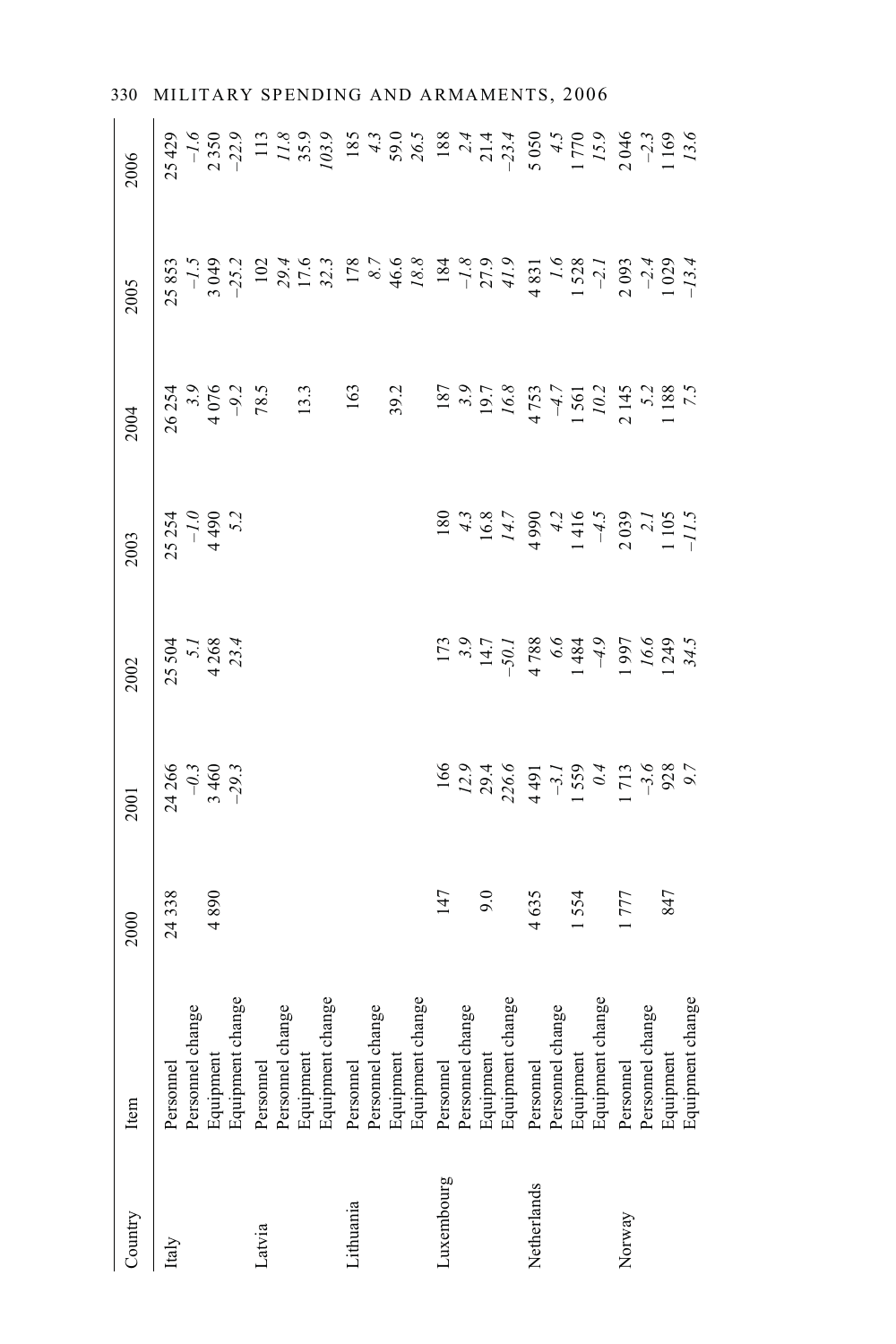| Poland   | Personnel                                                                                                                                                                                                                                                | 2959           |                                                                                              |                                                                                               |                                                    |  |  |
|----------|----------------------------------------------------------------------------------------------------------------------------------------------------------------------------------------------------------------------------------------------------------|----------------|----------------------------------------------------------------------------------------------|-----------------------------------------------------------------------------------------------|----------------------------------------------------|--|--|
|          |                                                                                                                                                                                                                                                          |                |                                                                                              |                                                                                               |                                                    |  |  |
|          |                                                                                                                                                                                                                                                          |                |                                                                                              |                                                                                               |                                                    |  |  |
|          | Personnel change<br>Equipment<br>Equipment<br>Equipment change<br>Personnel change<br>Personnel change<br>Personnel change<br>Personnel change<br>Personnel change<br>Personnel change<br>Personnel change<br>Personnel change<br>Personnel<br>Personnel | 416            | $\begin{array}{c}\n3121 \\ 5.5 \\ 428 \\ 43.0 \\ 2924 \\ 192 \\ -13.8 \\ -13.8\n\end{array}$ | $\begin{array}{r} 0.119 \\ -0.1 \\ -534.7 \\ 2.356 \\ -1.94.7 \\ -1.56 \\ -4.016 \end{array}$ | 3258<br>4.5<br>624<br>502<br>74.9<br>202<br>74.9   |  |  |
| Portugal |                                                                                                                                                                                                                                                          | 2 846<br>223   |                                                                                              |                                                                                               |                                                    |  |  |
|          |                                                                                                                                                                                                                                                          |                |                                                                                              |                                                                                               |                                                    |  |  |
|          |                                                                                                                                                                                                                                                          |                |                                                                                              |                                                                                               |                                                    |  |  |
|          |                                                                                                                                                                                                                                                          |                |                                                                                              |                                                                                               |                                                    |  |  |
| Romania  |                                                                                                                                                                                                                                                          |                |                                                                                              |                                                                                               |                                                    |  |  |
|          |                                                                                                                                                                                                                                                          |                |                                                                                              |                                                                                               |                                                    |  |  |
|          |                                                                                                                                                                                                                                                          |                |                                                                                              |                                                                                               |                                                    |  |  |
|          |                                                                                                                                                                                                                                                          |                |                                                                                              |                                                                                               |                                                    |  |  |
| Slovakia |                                                                                                                                                                                                                                                          |                |                                                                                              |                                                                                               |                                                    |  |  |
|          |                                                                                                                                                                                                                                                          |                |                                                                                              |                                                                                               |                                                    |  |  |
|          |                                                                                                                                                                                                                                                          |                |                                                                                              |                                                                                               |                                                    |  |  |
|          |                                                                                                                                                                                                                                                          |                |                                                                                              |                                                                                               |                                                    |  |  |
| Slovenia |                                                                                                                                                                                                                                                          |                |                                                                                              |                                                                                               |                                                    |  |  |
|          |                                                                                                                                                                                                                                                          |                |                                                                                              |                                                                                               |                                                    |  |  |
|          |                                                                                                                                                                                                                                                          |                |                                                                                              |                                                                                               |                                                    |  |  |
|          |                                                                                                                                                                                                                                                          |                |                                                                                              |                                                                                               |                                                    |  |  |
| Spain    |                                                                                                                                                                                                                                                          |                |                                                                                              |                                                                                               |                                                    |  |  |
|          |                                                                                                                                                                                                                                                          | 7 079<br>1 433 |                                                                                              |                                                                                               |                                                    |  |  |
|          |                                                                                                                                                                                                                                                          |                |                                                                                              |                                                                                               |                                                    |  |  |
|          |                                                                                                                                                                                                                                                          |                | $\begin{array}{c}\n 112 \\  0.5 \\  1419 \\  -1.0 \\  6274 \\  4628 \\  68\n\end{array}$     | $7168$ $0.8$ $0.3$ $0.3$ $0.3$ $0.3$ $0.3$ $0.082$ $0.082$ $0.07$ $0.087$                     | $7062$ $-1.5$ $-1.5$ $-7.3$ $-7.3$ $-11.1$ $+5333$ |  |  |
| Turkey   |                                                                                                                                                                                                                                                          | 6 908<br>4 335 |                                                                                              |                                                                                               |                                                    |  |  |
|          |                                                                                                                                                                                                                                                          |                |                                                                                              |                                                                                               |                                                    |  |  |
|          |                                                                                                                                                                                                                                                          |                |                                                                                              |                                                                                               |                                                    |  |  |
|          |                                                                                                                                                                                                                                                          |                |                                                                                              |                                                                                               |                                                    |  |  |

MILITARY EXPENDITURE 331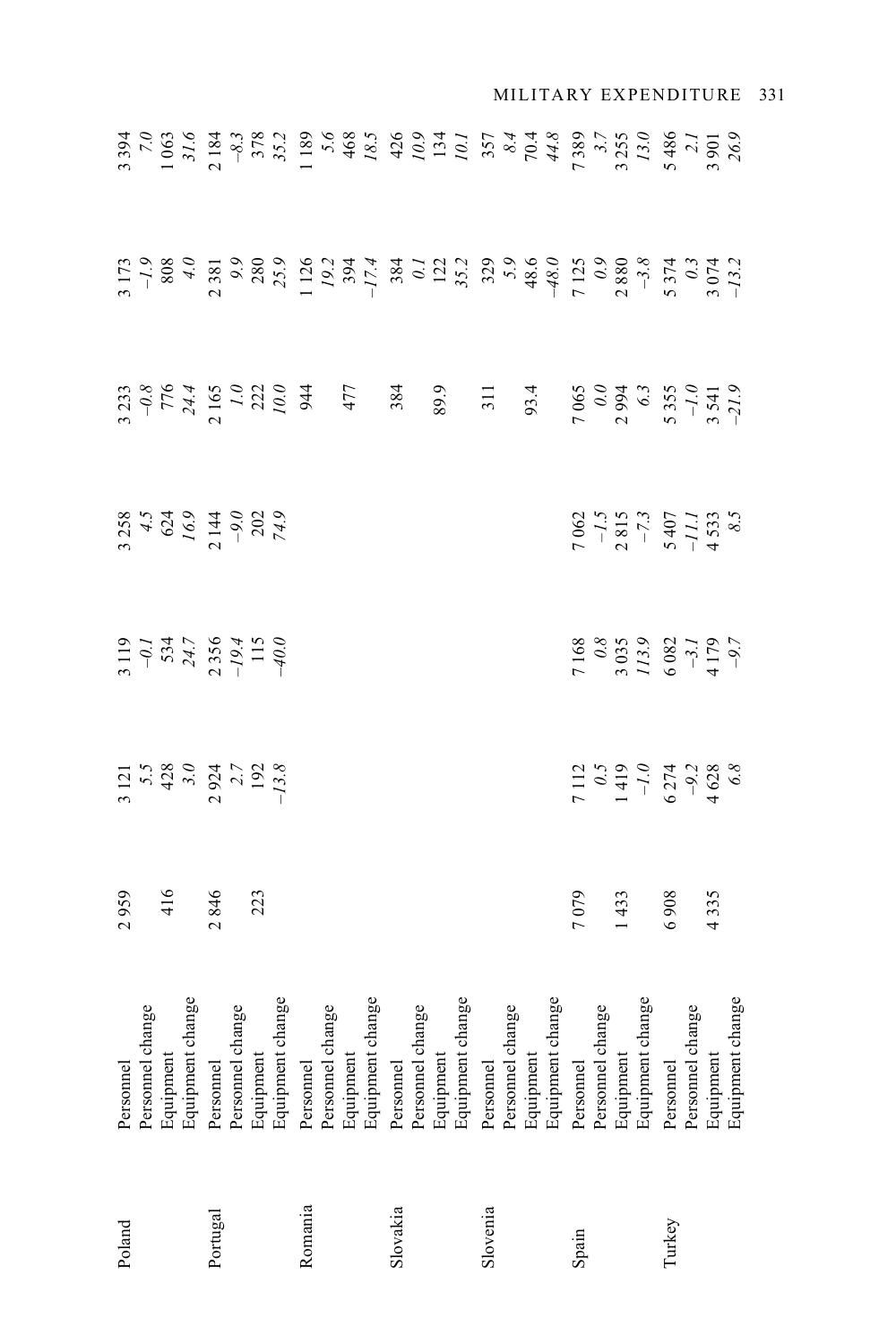| Country                    | Item                                                                               | 2000              | 2001                                                          | 2002                                       | 2003                                                          | 2004                                          | 2005                                        | 2006                                    |
|----------------------------|------------------------------------------------------------------------------------|-------------------|---------------------------------------------------------------|--------------------------------------------|---------------------------------------------------------------|-----------------------------------------------|---------------------------------------------|-----------------------------------------|
| JК                         | Personnel change<br>Equipment<br>Personnel                                         | 18436<br>12416    | 19408<br>$\begin{array}{c} 5.3 \\ 11.871 \\ +4.4 \end{array}$ | 19866<br>$11\ 797$<br>-0.6                 | $\begin{array}{c} 1.3 \\ 11.505 \\ -2.5 \end{array}$<br>20127 | $\overline{0.0}$<br>11555<br>0.4<br>20133     | $16.8\,$<br>23519<br>$11149$<br>-3.5        | $-5.0$<br>11859<br>22339                |
| NATO Europe                | Equipment change<br>Equipment change<br>Personnel change<br>Equipment<br>Personnel | 136732<br>44208   | 136643<br>$-0.1$<br>42 784<br>7.3                             | 137669<br>$0.8$<br>44 422<br>3.8           | $-0.7$<br>45 072<br>136 697<br>$\sim$                         | $2.0$<br>45 743<br>139 482                    | 43350<br>141 874<br>$-5.2$                  | 6.4<br>$-1.5$<br>47010<br>139734<br>8.4 |
| NATO Europe (16 countries) | Equipment change<br>Personnel change<br>Equipment<br>Personnel                     | 136732<br>44 208  | 136 643<br>$\dot{\theta}$<br>$42\,784$<br>$-3.2$              | 137669<br>$0.8$<br>44 422<br>3.8           | $-0.7$<br>45 072<br>1.5<br>136 697                            | 137146<br>$0.3$<br>44 947<br>$\tilde{\theta}$ | $\overline{q}$<br>42585<br>139360<br>$-5.3$ | $-1.6$<br>46 117<br>137061              |
| NATO total                 | Equipment change<br>Personnel change<br>Equipment<br>Personnel                     | 270816<br>120609  | $-1.5$<br>266 640<br>0.01<br>132651                           | $\overline{0}$<br>282627<br>152296<br>14.8 | 9.9<br>301183<br>154740<br>$\tilde{I}$                        | 310732<br>3.2<br>165741<br>7.1                | 323 360<br>9.1<br>168404<br>$\ddot{t}$      | 302942<br>5.5<br>$-6.3$<br>177721       |
| NATO total (18 countries)  | Equipment change<br>Personnel change<br>Equipment<br>Personnel                     | 270816<br>120 609 | $-1.5$<br>266 640<br>132651<br>10.0                           | $\overline{0}$<br>282627<br>152296<br>14.8 | $6.6$<br>154 740<br>301183<br>$\frac{6}{1}$                   | 308396<br>2.4<br>164 945<br>6.6               | $0767$<br>040<br>320847<br>1.6              | 300 269<br>$-6.4$<br>176828<br>5.5      |

332 MILITARY SPENDING AND ARMAMENTS, 2006